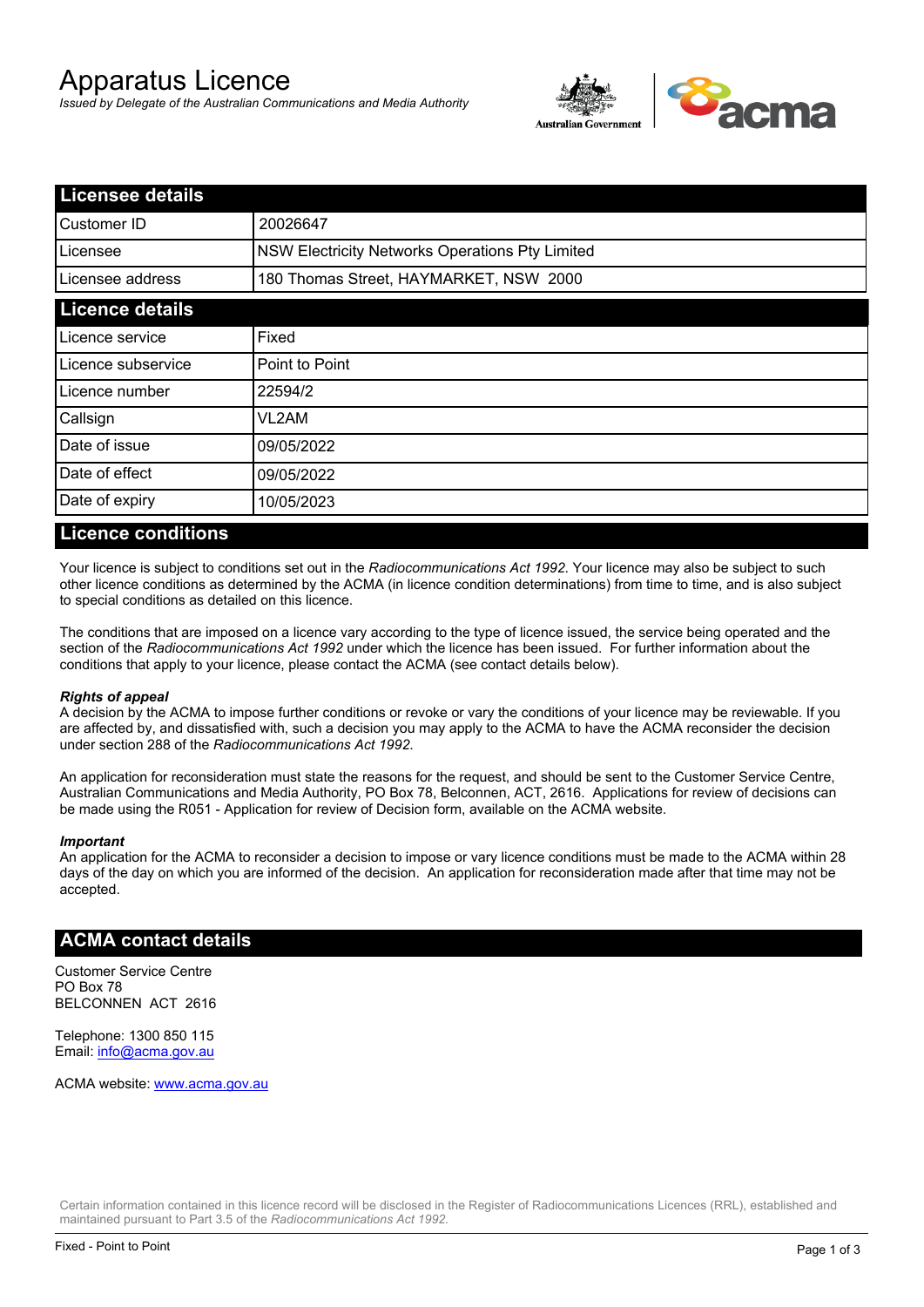## **Special Conditions applying to licence no.: 22594/2**

No interference shall be caused to any Radiocommunication station or service and no protection from interference t such stations or services shall be afforded.

## **Advisory Notes applying to licence no.: 22594/2**

Conditions applicable to the operation of Point to Point station(s) authorised under this licence can be found in the Radiocommunications Licence Conditions (Apparatus Licence) Determination and the Radiocommunications Licence Conditions (Fixed Licence) Determination, the 'fixed licence lcd'. Copies of these determinations are available from the ACMA and from the ACMA home page (www.acma.gov.au).